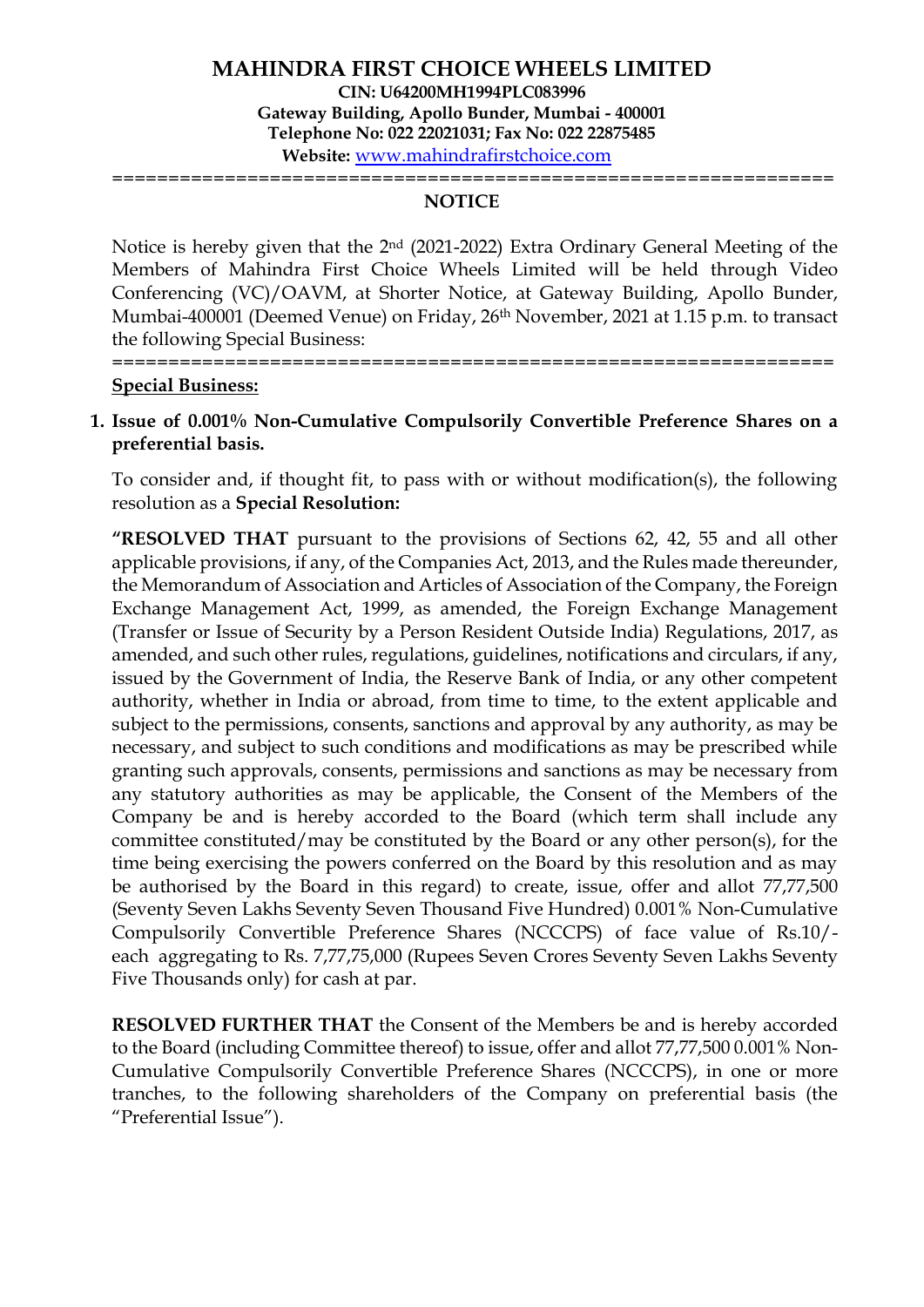### **MAHINDRA FIRST CHOICE WHEELS LIMITED CIN: U64200MH1994PLC083996 Gateway Building, Apollo Bunder, Mumbai - 400001 Telephone No: 022 22021031; Fax No: 022 22875485 Website:** [www.mahindrafirstchoice.com](http://www.mahindrafirstchoice.com/) ================================================================

| Name of offeree | Category     | Number of Non-<br>Cumulative<br>Compulsorily<br><b>Convertible Preference</b><br><b>Shares</b> | <b>Face Value</b><br>per Share<br>(Rs.) | Aggregate<br><b>Face Value</b><br>(Rs.) |
|-----------------|--------------|------------------------------------------------------------------------------------------------|-----------------------------------------|-----------------------------------------|
| Mahindra        | Promoter     | 11,13,008                                                                                      | 10                                      | 1,11,30,080                             |
| Holdings        | Body         |                                                                                                |                                         |                                         |
| Limited         | Corporate    |                                                                                                |                                         |                                         |
| Manheim Export  | Foreign Body | 66,64,492                                                                                      | 10                                      | 6,66,44,920                             |
| S.a.r.1         | Corporate    |                                                                                                |                                         |                                         |
| <b>Total</b>    |              | 77,77,500                                                                                      | 10                                      | 7,77,75,000                             |

**RESOLVED FURTHER THAT** the Preference Shares pursuant to this resolution shall be offered and allotted on the terms and conditions as prescribed under applicable laws and the particulars of the issue of Preference Shares, as required to be provided under Rule 9 of the Companies (Share Capital and Debentures) Rules, 2014, as amended, are as follows:

**(a) the priority with respect to payment of dividend or repayment of capital vis-a-vis equity shares:** carry a preferential right vis-à-vis Equity Shares with respect to payment of dividend and repayment in case of a winding up or repayment of capital;

**(b) the participation in surplus fund:** be non-participating in the surplus fund**;**

**(c) the participation in surplus assets and profits, on winding-up which may remain after the entire capital has been repaid:** in case of winding up or liquidation of Company before the conversion of Preference Shares into Equity Shares, the holder of Preference Shares shall be entitled to distribution in accordance with applicable law**;** 

**(d) the payment of dividend on cumulative or non-cumulative basis:** NCCCPS shall carry a dividend rate of 0.001% per annum (calculated on issue price), net of any taxes, payable on a yearly basis and shall be Non-cumulative in nature**;** 

**(e) the conversion of preference shares into equity shares:** The Conversion shall be mandatorily made on the earlier of i) next round of external investment in the Company or ii) end of 24 months from the date of allotment of NCCCPS. The Conversion shall be at a price/rate which is at 10% discount to the value per share as per the valuation at the time of such fund infusion, subject to necessary compliances under FEMA and also subject to minimum floor price of Rs.223 per NCCCPS.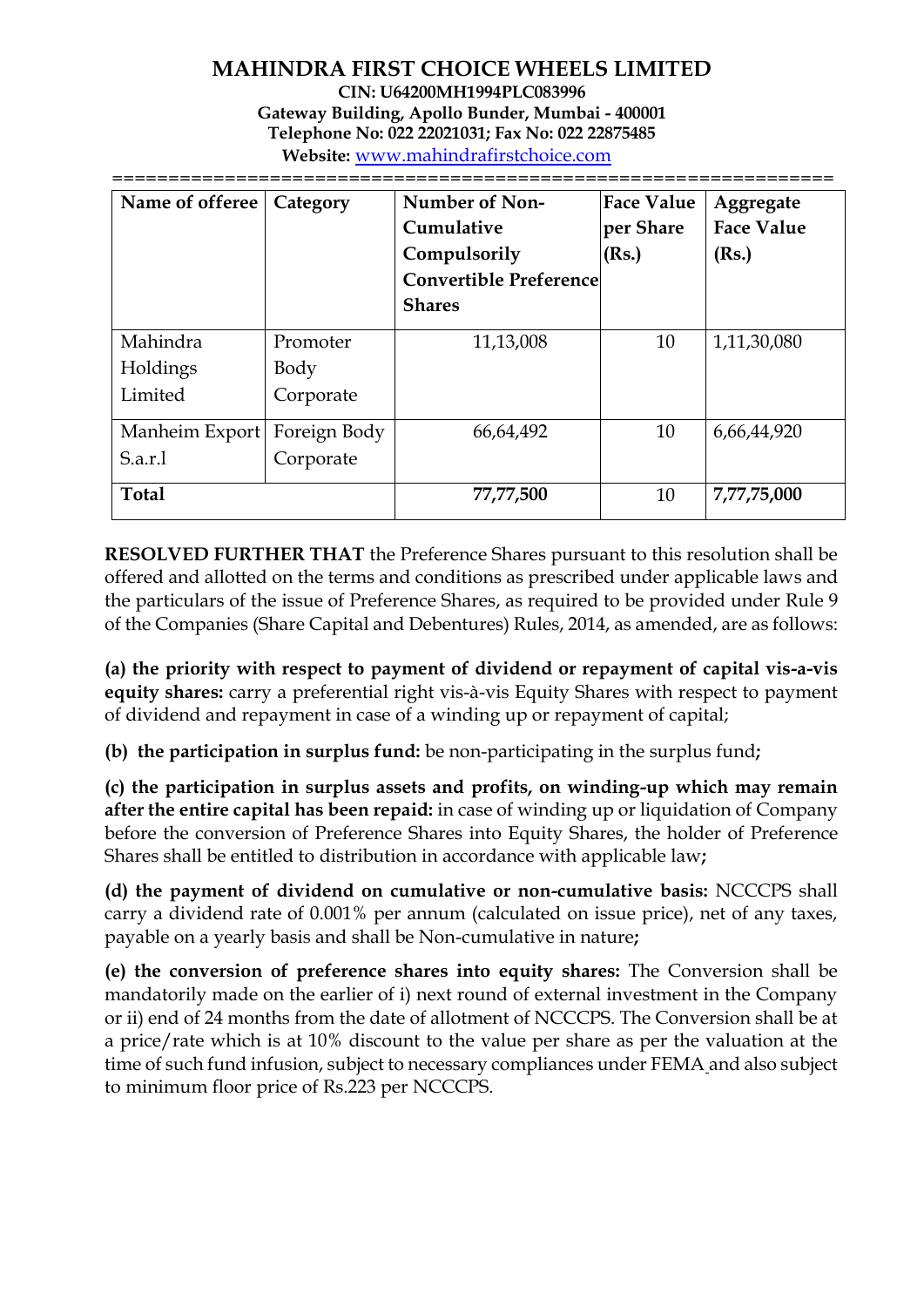================================================================

The discount of 10% shall be adjusted to the extent of the dividends paid to the NCCCPS holders. In the event of the next round of fund infusion by an external investment not occurring within the period of 24 months, then at the end of 24 (Twenty Four) months from the date of allotment of the Preference Shares, the NCCCPS would be mandatorily converted into equity shares at the minimum floor price of Rs. 223/- (Rupees Two Hundred and Twenty three) per NCCCPS (including a premium of Rs.213 per share)**;** 

**(f) the voting rights:** as applicable to Preference Shares under the Act**;** and

**(g) the redemption of preference shares:** the Preference Shares shall not be capable of being redeemed, but Conversion shall be mandatorily made on the earlier of i) next round of external investment in the Company or ii) end of 24 months from the date of allotment of NCCCPS**.** The Conversion shall be at a price/rate which is at 10% discount to the value per share as per the valuation at the time of such fund infusion, subject to necessary compliances under FEMA and also subject to minimum floor price of Rs. 223 per NCCCPS. The discount of 10% shall be adjusted to the extent of the dividends paid to the NCCCPS holders. In the event of the next round of fund infusion by an external investment not occurring within the period of 24 months, then at the end of 24 (Twenty Four) months from the date of allotment of the Preference Shares, the NCCCPS would be mandatorily converted into equity shares at the minimum floor price of Rs. 223/- (Rupees Two Hundred and Twenty three) per NCCCPS (including a premium of Rs.213 per share)**.**

**RESOLVED FURTHER THAT** pursuant to the provisions of the Act, the name of the Proposed Allottees be recorded for the issue of invitation to subscribe to the NCCCPS and a private placement offer letter in Form No. PAS-4 be issued to the Proposed Allottees inviting it to subscribe to the NCCCPS, subject to its existing shareholdings being in dematerialised form.

**RESOLVED FURTHER THAT** the Equity Shares to be offered, issued and allotted upon conversion of NCCCPS through the Preferential Issue shall rank pari-passu with the existing Equity Shares of the Company in all respects, including dividend, and shall be subject to the provisions of the Memorandum of Association and the Articles of Association of the Company.

**RESOLVED FURTHER THAT** without prejudice to the generality of the above resolution, the issue of the 0.001% NCCCPS and the Equity Shares to be allotted on conversion of the 0.001% NCCCPS issued under the Preferential Allotment shall be subject to the terms and conditions as contained in the Statement under Section 102 of the Act annexed hereto, which shall be deemed to form part hereof.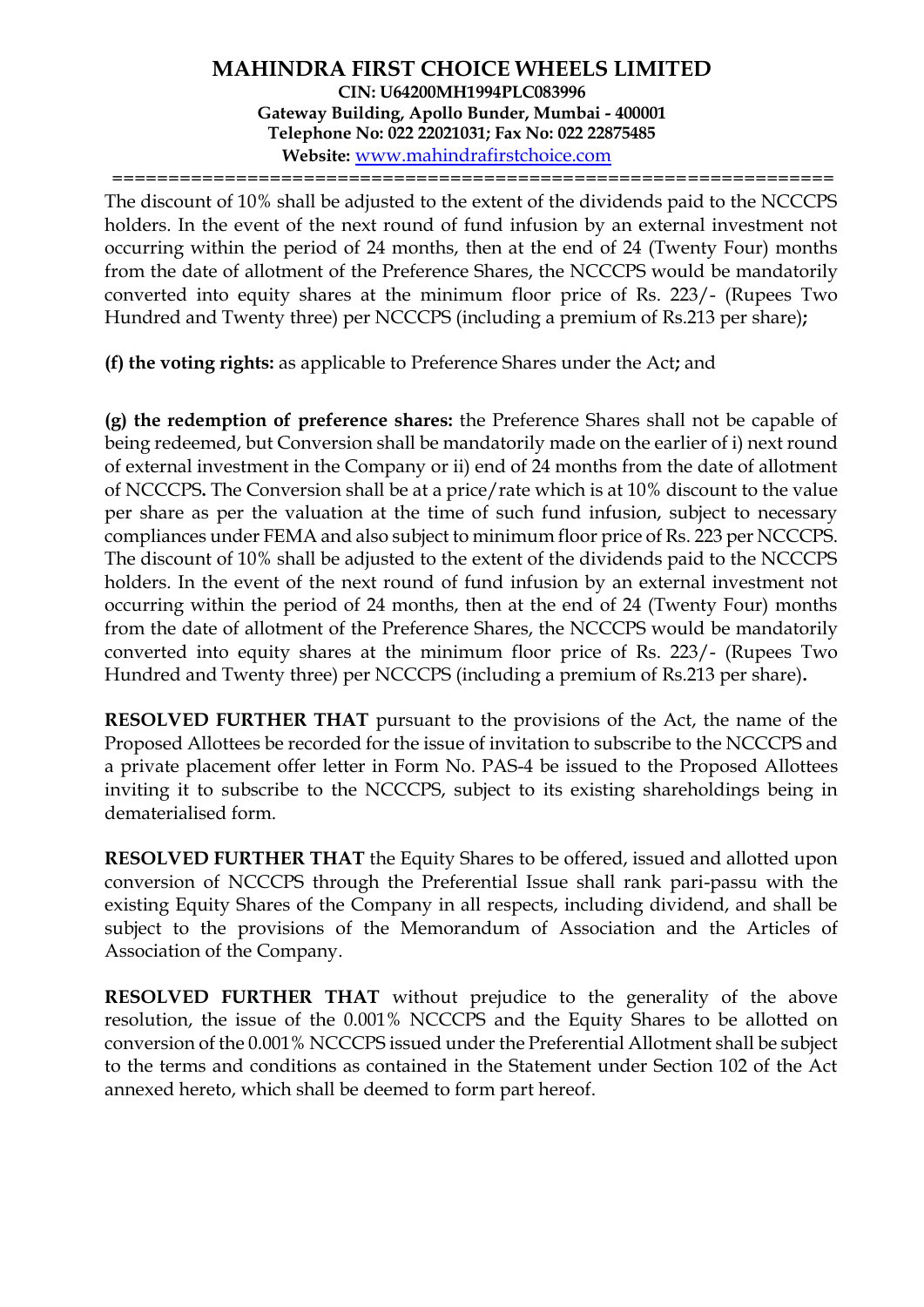================================================================

**RESOLVED FURTHER THAT** the Board be and is hereby authorized to accept any modification(s) in the terms of issue of NCCCPS, subject to the provisions of the Act without being required to seek any further consent or approval of the Members.

**RESOLVED FURTHER THAT** for the purpose of giving effect to the offer, issue, allotment of the 0.001% Non-cumulative Compulsorily Convertible Preference Shares and the resultant Equity Shares, the Board of Directors and Key Managerial Personnel of the Company be and are hereby severally authorised to take such steps and to do all such acts, deeds, matters and things, as they may in their absolute discretion deem necessary, proper or incidental to this resolution, including but not limited to dispatch of letter(s) of offer, sign and file all the necessary forms, returns and documents with all the relevant authorities for and on behalf of the Company and to settle any question , difficulty or doubt that may arise from time to time in regard to the offer, issue and allotment of the said 0.001% Non-cumulative Compulsorily Convertible Preference shares and the resultant Equity Shares and to authorize all such persons as may be necessary in connection therewith and incidental thereto as the Board may in its discretion deem fit and further to do all such acts, deeds, matters and things and to finalise and execute all documents, papers, agreements, deeds and writings as may be necessary, desirable or expedient.

**RESOLVED FURTHER THAT** the Board be and is hereby authorized to delegate all or any of the powers herein conferred, as it may deem fit in its absolute direction, to any Committee of the Board or any one or more Director(s)/Company Secretary/any officer(s) of the Company to give effect to the aforesaid resolution.

**RESOLVED FURTHER THAT** all actions taken by the Board in connection with any matter(s) referred to or contemplated in any of the foregoing resolutions be and are hereby approved, ratified and confirmed in all respects."

> **By Order of the Board For Mahindra First Choice Wheels Limited**

> > **Anita Halbe Company Secretary Membership No: ACS 13962 Mumbai, 22nd November, 2021**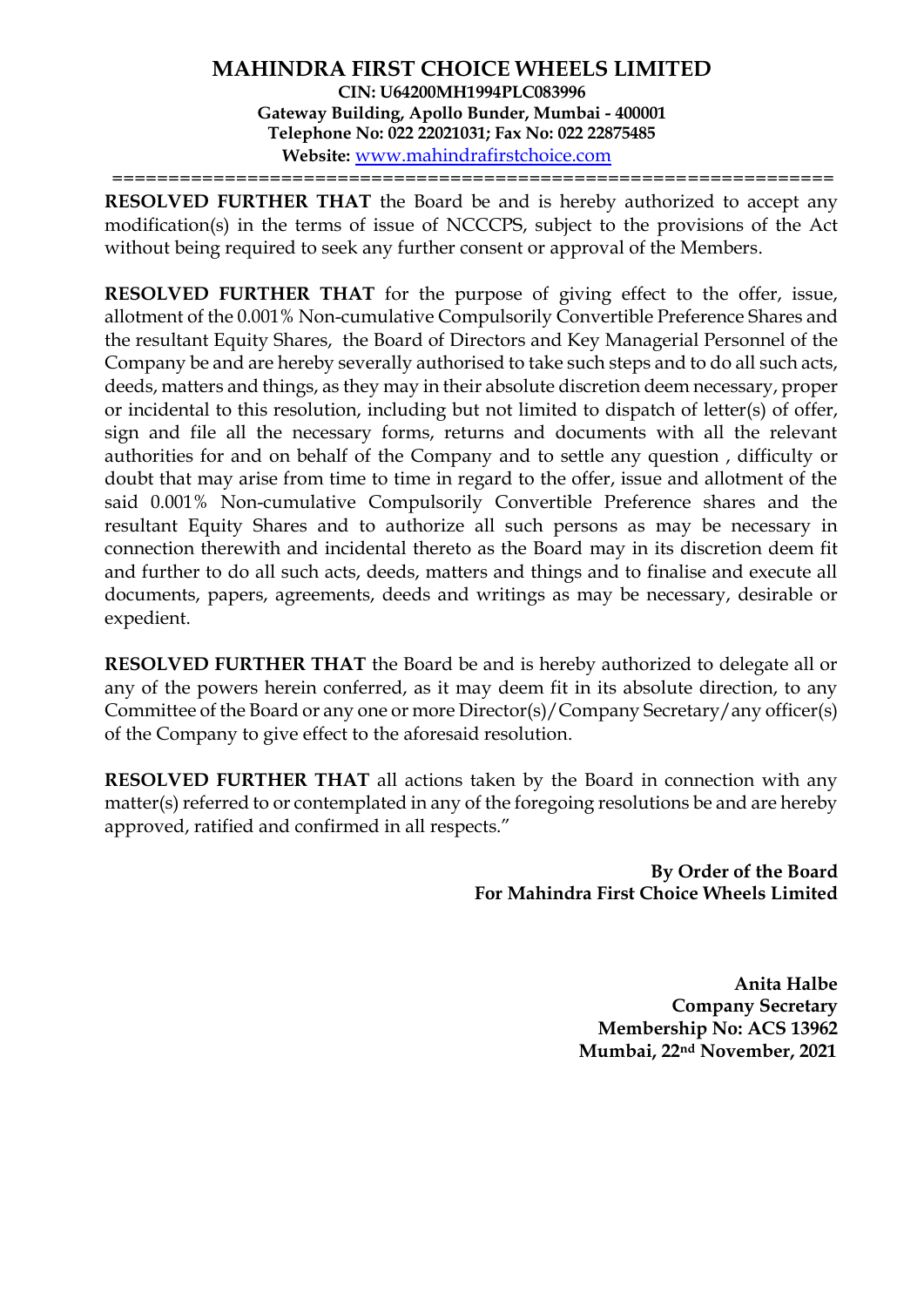**MAHINDRA FIRST CHOICE WHEELS LIMITED CIN: U64200MH1994PLC083996 Gateway Building, Apollo Bunder, Mumbai - 400001 Telephone No: 022 22021031; Fax No: 022 22875485 Website:** [www.mahindrafirstchoice.com](http://www.mahindrafirstchoice.com/) ================================================================

#### **NOTES:**

A. In view of the pandemic situation of COVID-19 and pursuant to the guidelines and notifications issued by the Ministry of Home Affairs, Government of India and in light of Circulars issued by the Ministry of Corporate Affairs, Government of India (the 'MCA') vide its General Circular No.14/2020 dated April 8<sup>th</sup> April, 2020, General Circular No.17/2020 dated 13th April, 2020, General Circular No. 22/2020 dated 15th June, 2020, General Circular No. 33/2020 dated 28th September, 2020, General Circular No. 39/2020 dated 31st December, 2020 and General Circular No. 10/2021 dated 23<sup>rd</sup> June, 2021 (the 'MCA Circulars') and in view of the current extraordinary circumstances due to COVID-19 pandemic requiring social distancing, companies are advised to take all decisions requiring Members' approval, without holding a general meeting/annual general Meeting that requires physical presence of Members at a common venue.

With reference to the above, the Extra Ordinary General Meeting (EOGM) of the Company is being held through VC/OAVM in compliance with the provisions of the Companies Act, 2013 ("Act"), Rules made thereunder and aforementioned MCA Circulars and the Meeting shall be deemed to be held at the venue as mentioned in the Notice of EOGM.

Notice has been sent via e-mail to all Members as per e-mail addresses registered with the Company.

Members, whose e-mail ids are not registered or changed, are requested to update/register their email ids by sending a request to the below mentioned designated email ids by providing Name of the shareholder, e-mail id, PAN, DPID/Client ID or Folio number and number of shares held by them for registering the email id.

- B. The Company's Registrar and Transfer Agents for its share registry work (Electronic) are KFin Technologies Private Limited having its office at KFintech, Tower – B, Plot No 31 & 32, Selenium Building, Financial District, Nanakramguda, Gachibowli, Hyderabad – 500 032, Telangana, India.
- C. An Explanatory Statement pursuant to Section 102 of the Companies Act, 2013 read with the applicable rules, setting out the material facts and reasons for the resolution in respect of the business set out above is annexed hereto.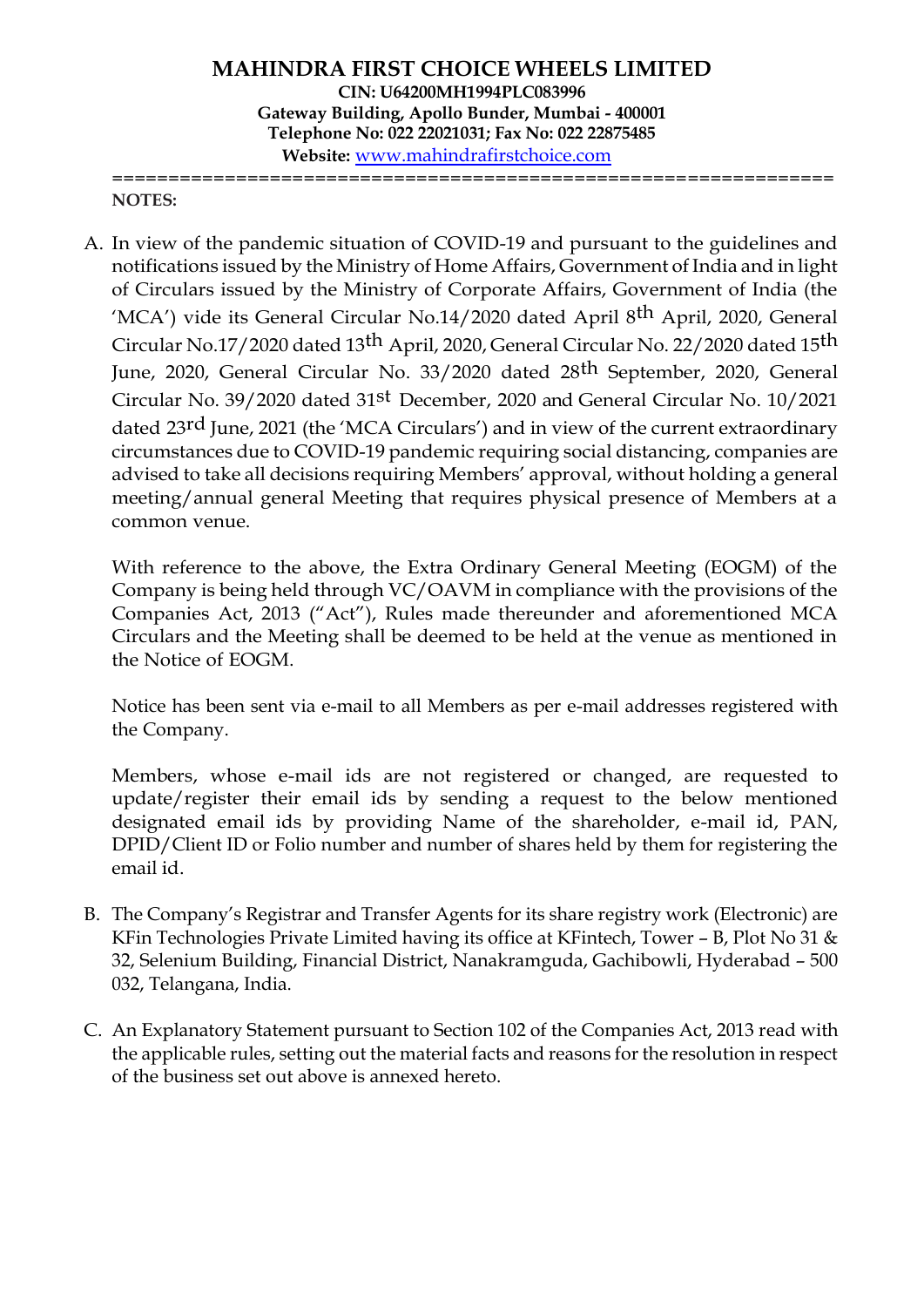================================================================

- D. Members are entitled to attend and vote by show of hands, if permitted by the Chairman of the Meeting. Further, where a poll is required/demanded, the Members shall communicate their assent/dissent on the agenda items of this Extra Ordinary General Meeting by sending an email to [DUBEY.RAJEEV@mahindra.com](mailto:DUBEY.RAJEEV@mahindra.com) ("Designated email ID") with cc to [VS.RAMESH@mahindra.com](mailto:VS.RAMESH@mahindra.com) and [sharma.manish2@mahindra.com](mailto:sharma.manish2@mahindra.com)
- E. Since this EOGM is being held through VC/OAVM where physical attendance of Members has been dispensed with, there is no requirement of appointment of proxies. Accordingly, the facility of appointment of proxies by the Members will not be available for this EOGM and hence the Proxy Form and Attendance Slip are not annexed to this Notice.
- F. Since the EOGM will be held through VC/OAVM, the Route Map is not annexed in this Notice.
- G. Members can join the Meeting by clicking on the link provided in the email containing this notice convening this 2nd (2021-2022) Extra Ordinary General Meeting of the Members of the Company.
- H. The facility for joining the meeting shall be kept open at least 15 minutes before the time scheduled to start the meeting and shall not be closed till the expiry of 15 minutes after such scheduled time.
- I. Members attending the EOGM through VC/OAVM shall be counted for the purpose of reckoning the quorum under Section 103 of the Act.
- J. The Members will be allowed to pose questions during the course of the Meeting. The queries can also be given in advance to the designated e-mail id.
- K. Corporate Members intending to attend the meeting through their authorized representatives are requested to email to the Company, a certified copy of the Board Resolution authorizing their representative to attend and vote on their behalf at the Meeting.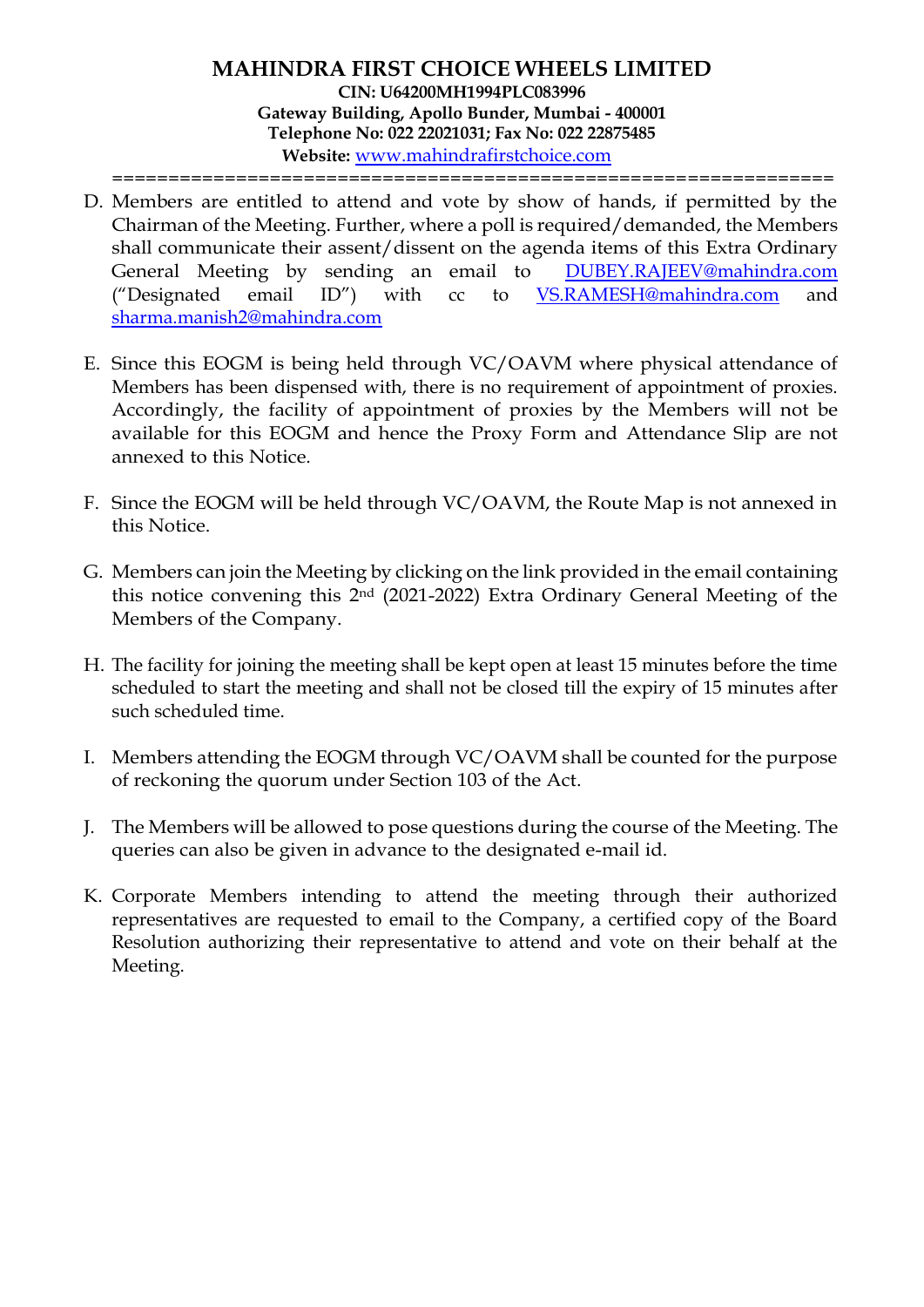**MAHINDRA FIRST CHOICE WHEELS LIMITED CIN: U64200MH1994PLC083996 Gateway Building, Apollo Bunder, Mumbai - 400001 Telephone No: 022 22021031; Fax No: 022 22875485 Website:** [www.mahindrafirstchoice.com](http://www.mahindrafirstchoice.com/) ================================================================

L. The Register of Directors and Key Managerial Personnel and their shareholding maintained under section 170 of the Companies Act, 2013 and Register of Contracts or arrangements in which directors are interested maintained under section 189 of the Companies Act, 2013 and all other relevant documents will be available electronically for inspection by the members till and during this EOGM. Members seeking to inspect such documents can send all an email to [DUBEY.RAJEEV@mahindra.com](mailto:DUBEY.RAJEEV@mahindra.com) ("Designated email ID") with cc to [VS.RAMESH@mahindra.com](mailto:VS.RAMESH@mahindra.com) and [sharma.manish2@mahindra.com](mailto:sharma.manish2@mahindra.com)

> **By Order of the Board For Mahindra First Choice Wheels Limited**

> > **Anita Halbe Company Secretary Membership No: ACS 13962 Mumbai, 22nd November, 2021**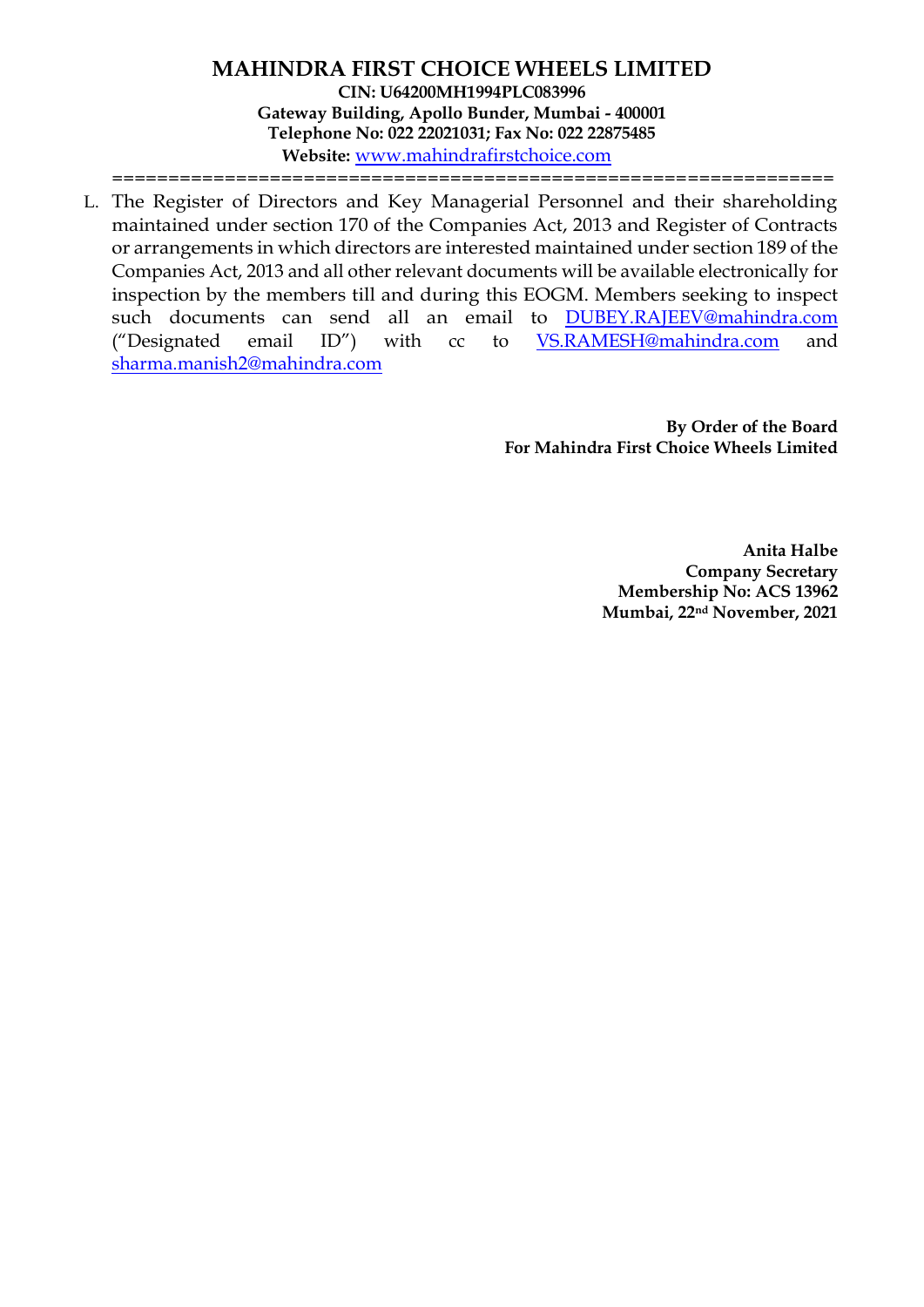### **Explanatory Statement pursuant to Section 102 of the Companies Act, 2013**

The following statement sets out the material facts concerning the special business mentioned in the accompanying Notice dated 22nd November, 2021.

================================================================

### **Item No 1:**

The Board of Directors had, at their meeting held on 22nd July, 2021 had, authorised the issue and offer of upto 7,50,00,000, 0.001 % Non-cumulative Compulsorily Convertible Preference Shares (NCCCPS) of Rs.10/- each on preferential basis for cash at par to select shareholders of the Company and had constituted Preferential Allotment Committee to consider, offer and allot NCCCPS, within the abovesaid limit, from time to time.

Pursuant to the aforesaid authority, the Preferential Allotment Committee had, offered and allotted 5,25,00,000, 0.001% Non-cumulative Compulsorily Convertible Preference Shares (NCCCPS) on preferential basis, for cash at par to Mahindra Holdings Limited.

In furtherance to the above authorisation by the Board, the Preferential Allotment Committee had, at its meeting held on 22nd November, 2021, approved the proposal to offer 77,77,500 0.001% Non-Cumulative Compulsorily Convertible Preference Shares (NCCCPS) as follows:

| Sr.<br>No.     | Name of the<br>proposed<br>allottees | <b>Address of the</b><br>proposed<br>allottees                                        | Number of<br><b>NCCCPS of</b><br><b>Face Value of</b><br>Rs. 10 each | Total<br><b>Rupees</b> | Amount |
|----------------|--------------------------------------|---------------------------------------------------------------------------------------|----------------------------------------------------------------------|------------------------|--------|
| $\mathbf{1}$   | Mahindra<br>Holdings<br>Limited      | Mahindra Towers,<br>P.K.<br>Kurne<br>Chowk,<br>Worli,<br>Mumbai - 400018              | 11,13,008                                                            | 1,11,30,080            |        |
| $\overline{2}$ | Manheim<br>Export<br>S.a.r.1         | 6C, Rue Gabriel<br>Lippmann. L-5365,<br>Munsbach, Grand-<br>Duchy<br>0f<br>Luxembourg | 66,64,492                                                            | 6,66,44,920            |        |
|                |                                      | <b>Total</b>                                                                          | 77,77,500                                                            | 7,77,75,000            |        |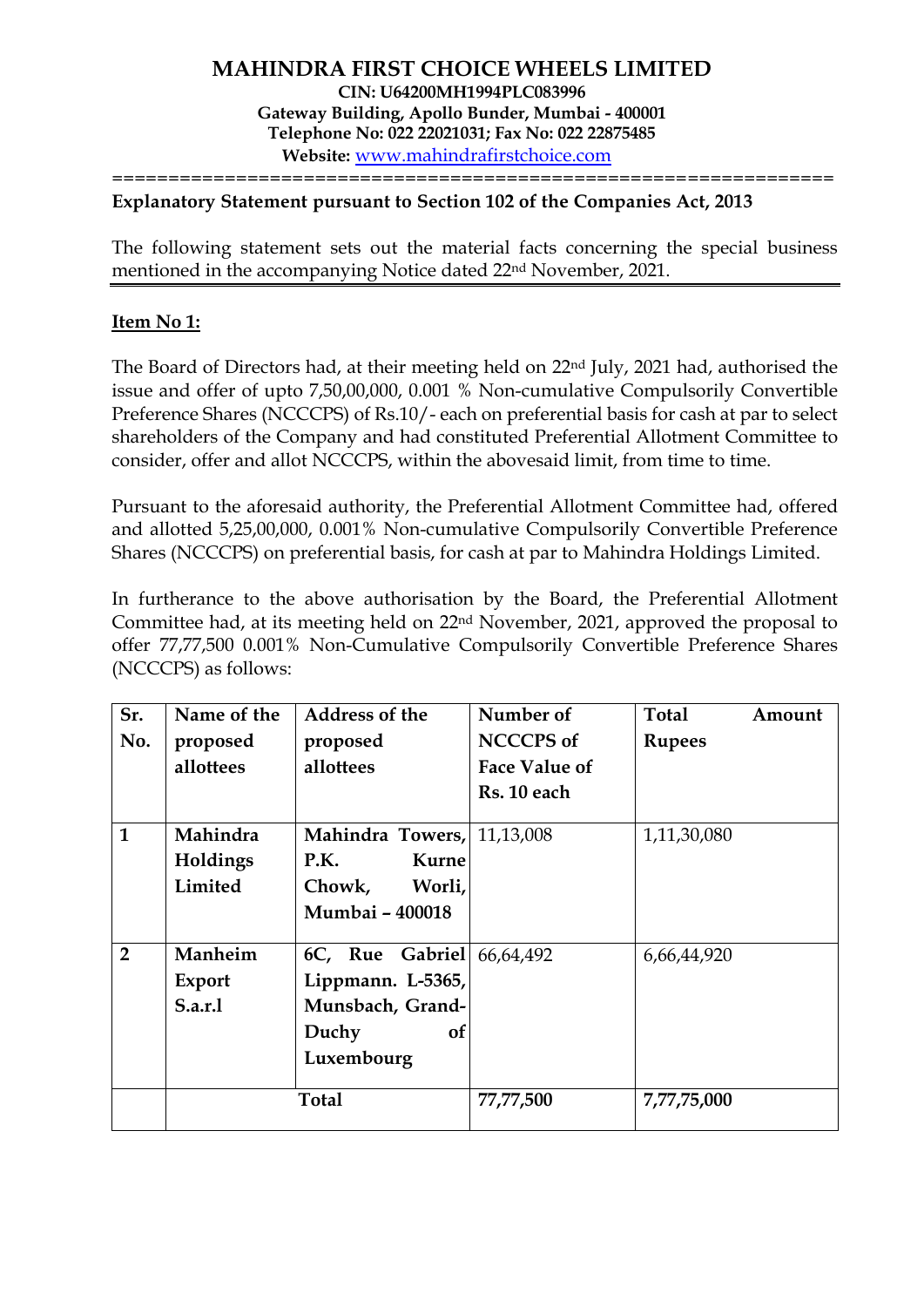================================================================

In terms of the provisions of Sections 42, 55 and 62(1)(c), and other applicable provisions, if any, of the Companies Act, 2013, and Rules framed thereunder including Rule 9 and 13 of the Companies (Share Capital and Debentures) Rules, 2014, as amended and Rule 14 of the Companies (Prospectus and Allotment of Securities) Rules, 2014, as amended, any preferential allotment of securities is required to be approved by the Members of the Company by way of a special resolution.

Hence, the consent of the Members is being sought by a special resolution to enable the issue of 77,77,500, 0.001% NCCCPS as may be permitted under applicable laws to the above mentioned Allottees in accordance with the provisions of the Companies Act, 2013 and Rules made thereunder, and any other applicable laws.

Further the following disclosures as per section 62 of the Companies Act, 2013 read with Rule 9 and 13 of the Companies (Share Capital and Debentures) Rules, 2014 are provided hereunder:

| Particulars                                                    | Details                                                                                                                                                                                                                                                                                                                                                                                                                                                                              |  |  |  |
|----------------------------------------------------------------|--------------------------------------------------------------------------------------------------------------------------------------------------------------------------------------------------------------------------------------------------------------------------------------------------------------------------------------------------------------------------------------------------------------------------------------------------------------------------------------|--|--|--|
| The size of the issue and Issue<br>value of each share         | of 77,77,500 0.001% Non-<br>Cumulative<br>number of preference shares Compulsorily Convertible Preference Shares (NCCCPS)<br>to be issued and nominal of the face value of Rs. 10/-for cash at par.                                                                                                                                                                                                                                                                                  |  |  |  |
| Nature of Share                                                | Non-cumulative Compulsorily Convertible Preference<br>Shares.                                                                                                                                                                                                                                                                                                                                                                                                                        |  |  |  |
| The objects of the issue;                                      | The purpose is to meet the funding requirements arising<br>out of the aggressive growth plans of the Company in<br>the coming years. This issue would primarily be<br>required for funding Capital expenditure in developing<br>the Platform per the strategy laid out, funding cash<br>losses owing to preparing the organization for an<br>aggressive growth trajectory and incremental inventory<br>holding to leverage on AutoKart as the growth driver in<br>the years to come. |  |  |  |
| Manner of Issue of shares                                      | 77,77,500 0.001% NCCCPS is proposed to be issued on<br>preferential basis                                                                                                                                                                                                                                                                                                                                                                                                            |  |  |  |
| The price at which such<br>shares are proposed to be<br>issued | 77,77,500 0.001% NCCCPS at Rs. 10 Each.                                                                                                                                                                                                                                                                                                                                                                                                                                              |  |  |  |
| The basis on which the price<br>has been arrived at            | Not applicable as shares are being issued at par.                                                                                                                                                                                                                                                                                                                                                                                                                                    |  |  |  |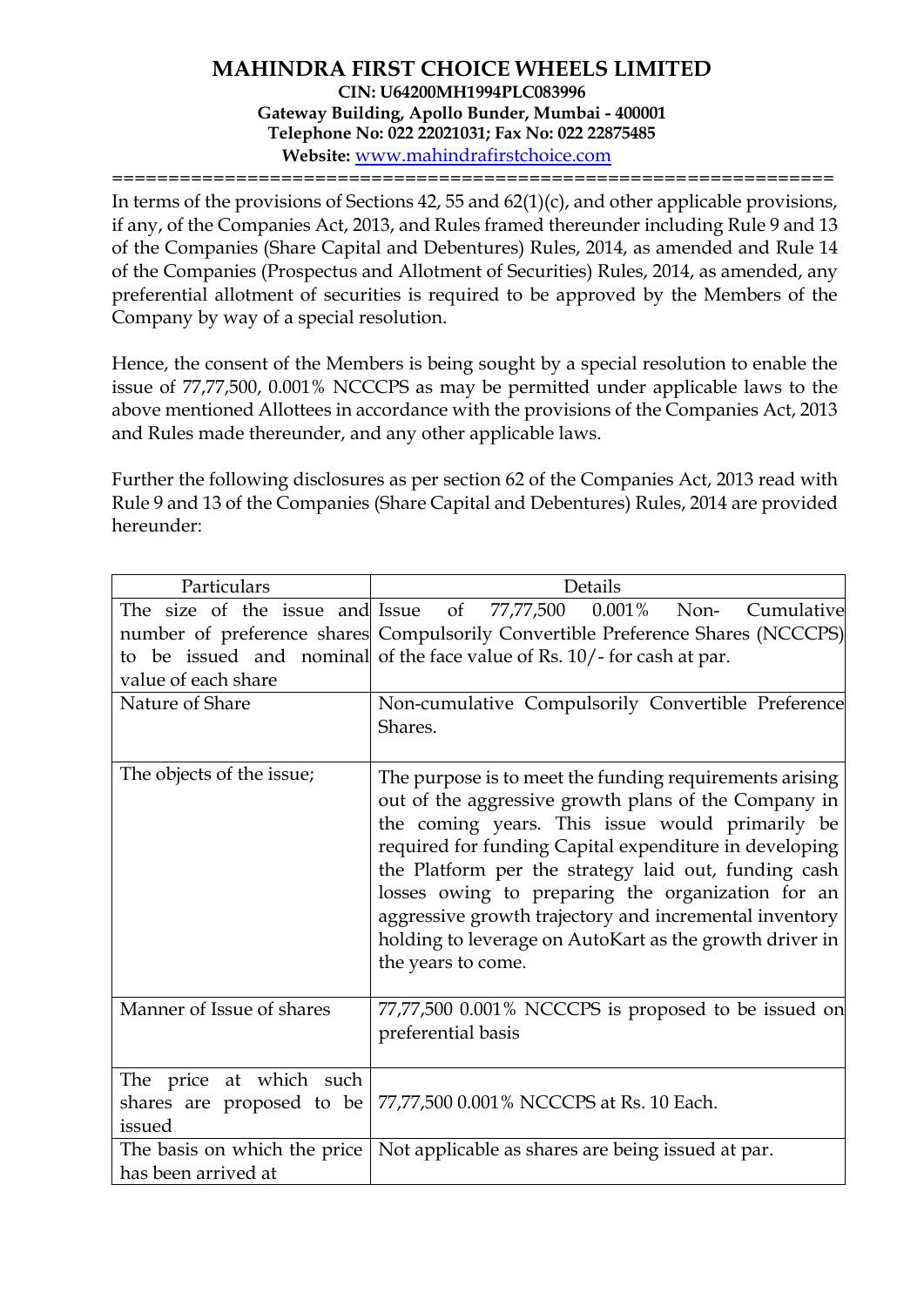| tenure<br>including the<br>preference<br>shares<br>convertible, the<br>terms<br>conversion | The terms of redemption, The Preference Shares shall not be capable of being<br>of redeemed, but Conversion shall be mandatorily made on<br>redemption, redemption of the earlier of i) next round of external investment in the<br>shares at premium and if the Company or ii) end of 24 months from the date of<br>are allotment of NCCCPS. The Conversion shall be at a price<br>of $\frac{1}{1}$ rate which is at 10% discount to the value per share as<br>per the valuation at the time of such fund infusion,<br>subject to necessary compliances under FEMA and also<br>subject to minimum floor price of Rs.223 per NCCCPS.<br>The discount of 10% shall be adjusted to the extent of the<br>dividends paid to the NCCCPS holders. In the event of<br>the next round of fund infusion by an external<br>investment not occurring within the period of 24 months,<br>then at the end of 24 (Twenty Four) months from the date<br>of allotment of the Preference Shares, the NCCCPS<br>would be mandatorily converted into equity shares at the<br>floor rate of Rs. 223/- (Rupees Two Hundred and Twenty<br>three) per NCCCPS (including a premium of Rs. 213 per<br>share). |
|--------------------------------------------------------------------------------------------|--------------------------------------------------------------------------------------------------------------------------------------------------------------------------------------------------------------------------------------------------------------------------------------------------------------------------------------------------------------------------------------------------------------------------------------------------------------------------------------------------------------------------------------------------------------------------------------------------------------------------------------------------------------------------------------------------------------------------------------------------------------------------------------------------------------------------------------------------------------------------------------------------------------------------------------------------------------------------------------------------------------------------------------------------------------------------------------------------------------------------------------------------------------------------------------|
| redemption                                                                                 | The manner and modes of Not applicable as they are not redeemable                                                                                                                                                                                                                                                                                                                                                                                                                                                                                                                                                                                                                                                                                                                                                                                                                                                                                                                                                                                                                                                                                                                    |
| The<br>current<br>pattern of the company                                                   | shareholding Please refer to page nos. 13 and 14                                                                                                                                                                                                                                                                                                                                                                                                                                                                                                                                                                                                                                                                                                                                                                                                                                                                                                                                                                                                                                                                                                                                     |
| conversion<br>of<br>shares                                                                 | The expected dilution in Actual number of equity shares arising upon conversion<br>equity share capital upon of NCCCPS would depend on the conversion price and<br>preference hence the expected dilution in equity share capital upon<br>conversion of preference shares cannot be ascertained.                                                                                                                                                                                                                                                                                                                                                                                                                                                                                                                                                                                                                                                                                                                                                                                                                                                                                     |
| Minimum Subscription                                                                       | Not applicable. Entire offer to be subscribed and paid.                                                                                                                                                                                                                                                                                                                                                                                                                                                                                                                                                                                                                                                                                                                                                                                                                                                                                                                                                                                                                                                                                                                              |
| Transferability of NCCCPS                                                                  | The NCCCPS shall be transferable, subject to provisions<br>of Articles of Association of the Company and<br>applicable regulations, including FDI and FEMA<br>regulations/guidelines, if applicable.                                                                                                                                                                                                                                                                                                                                                                                                                                                                                                                                                                                                                                                                                                                                                                                                                                                                                                                                                                                 |
| <b>Payment Terms</b>                                                                       | The entire issue price of Rs. 10/- per the NCCCPS shall<br>be payable upfront on application.                                                                                                                                                                                                                                                                                                                                                                                                                                                                                                                                                                                                                                                                                                                                                                                                                                                                                                                                                                                                                                                                                        |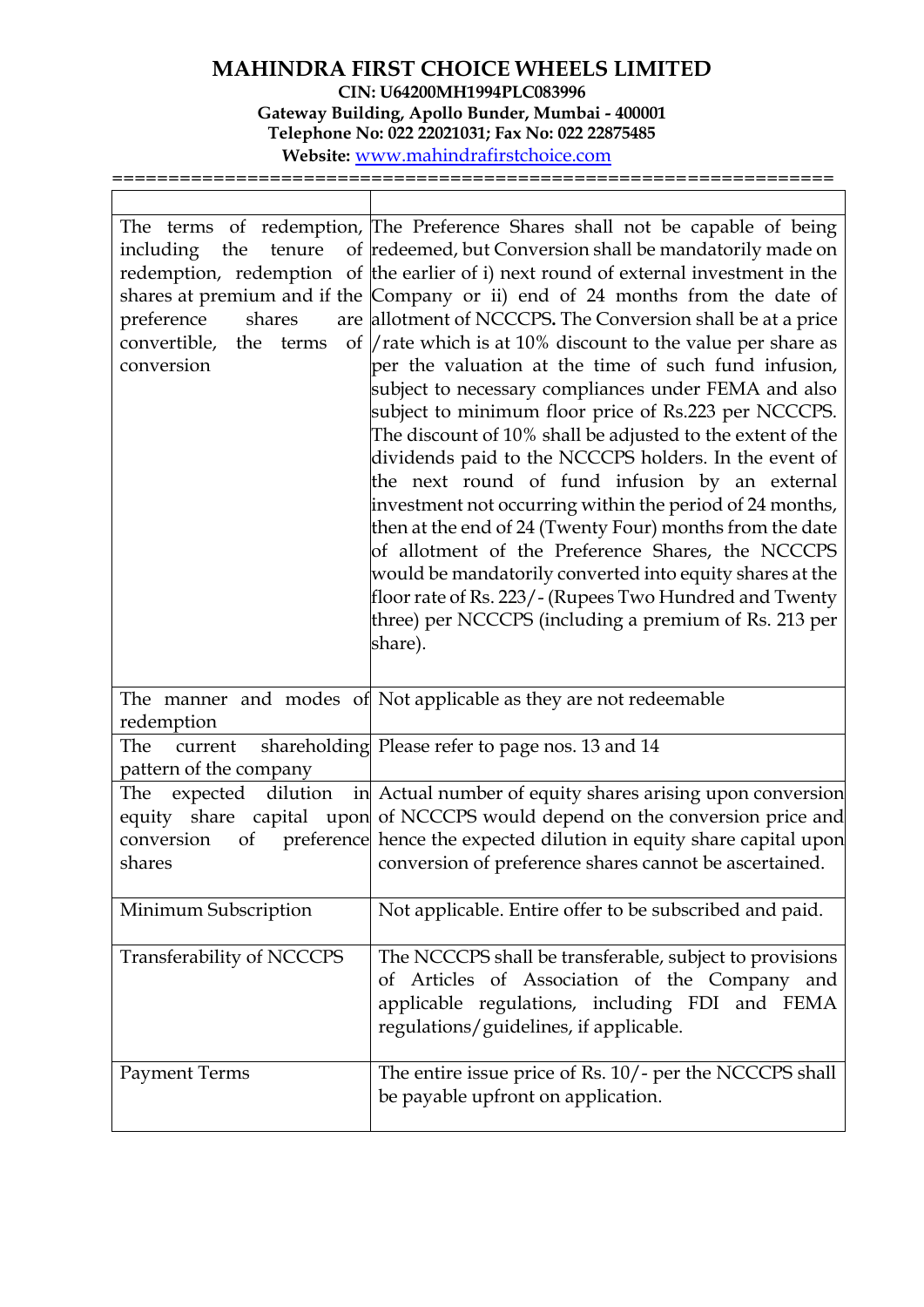| <b>NCCCPS</b>                                                                                         | Variation in terms of the Any variation in the terms of the NCCCPS after<br>allotment shall be made in accordance with applicable<br>provisions of the Act and Rules framed thereunder.                    |  |  |
|-------------------------------------------------------------------------------------------------------|------------------------------------------------------------------------------------------------------------------------------------------------------------------------------------------------------------|--|--|
| <b>Fractional Shares</b>                                                                              | Fractional shares, if any, arising on conversion of the<br>NCCPS shall be rounded off to the next higher digit if<br>equal to or greater than 0.5 share. Any fraction below 0.5<br>share shall be ignored. |  |  |
| Ranking of equity shares<br>arising on conversion                                                     | Shall rank pari-passu with the existing Equity Shares.                                                                                                                                                     |  |  |
| Manner of issuance of<br><b>NCCCPS</b><br>and<br>equity<br>shares on conversion                       | NCCCPS would be allotted in dematerialized form and<br>the Equity Shares arising on conversion shall also be<br>issued in dematerialized form.                                                             |  |  |
| total number<br>The<br><sub>of</sub><br>shares or other securities<br>to be issued;                   | 77,77,500 0.001% NCCCPS.                                                                                                                                                                                   |  |  |
| The price or price band<br>which<br>at/within<br>the<br>allotment is proposed;                        | Each 0.001% NCCCPS of the face value of Rs.10/- at Rs.<br>10 Each.                                                                                                                                         |  |  |
| The basis on which the price<br>has been arrived at along<br>with report of the registered<br>valuer; | The price has been arrived at based on Valuation Report<br>Mr. Devarajan<br>Krishnan,<br>Partner,<br><b>ICON</b><br>of<br><b>VALUATION LLP</b>                                                             |  |  |
|                                                                                                       | Registration No. IBBI/RV-E/06/2019/107<br>Unit 1, Level 2, B Wing, Times Square, Andheri Kurla<br>Road, Andheri (E), Mumbai 400059<br>18 <sup>th</sup><br>dated<br>November, 2021.                         |  |  |
| Relevant date with reference<br>to which the price has been<br>arrived at;                            | 30 <sup>th</sup> September, 2021                                                                                                                                                                           |  |  |
| The class or classes of persons<br>to whom the allotment is<br>proposed to be made;                   | Class of existing Equity Shareholders<br>Mahindra Holdings Limited<br>1.<br>(Promoter Body Corporate)<br>2. Manheim Export S.a.r.1<br>(Foreign Body Corporate)                                             |  |  |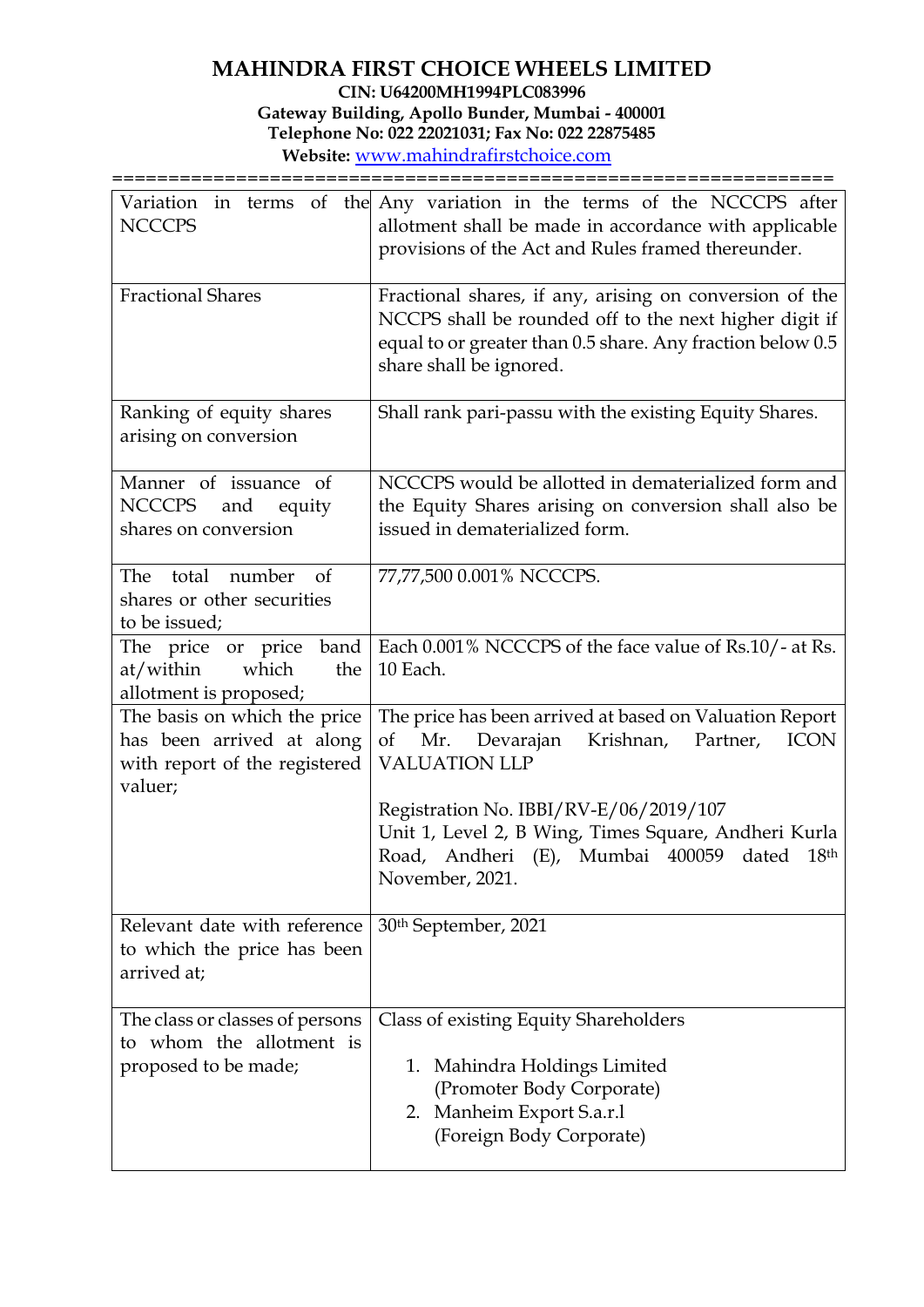| Intention<br>of<br>promoters,<br>Directors or key managerial<br>personnel to subscribe to the<br>offer;                           | Mahindra Holdings Limited, Promoter, intends to<br>subscribe for 11,13,008 NCCCPS at Rs. 10 per NCCPS.<br>None of the directors or Key Managerial Personnel<br>intend to subscribe to the offer.                                                                                                                                                                                                                                                                                                                                                                                                                                                                                                                                                                                                                |  |  |
|-----------------------------------------------------------------------------------------------------------------------------------|-----------------------------------------------------------------------------------------------------------------------------------------------------------------------------------------------------------------------------------------------------------------------------------------------------------------------------------------------------------------------------------------------------------------------------------------------------------------------------------------------------------------------------------------------------------------------------------------------------------------------------------------------------------------------------------------------------------------------------------------------------------------------------------------------------------------|--|--|
| The proposed time within<br>which the allotment shall be<br>completed;                                                            | 30 days                                                                                                                                                                                                                                                                                                                                                                                                                                                                                                                                                                                                                                                                                                                                                                                                         |  |  |
| The names of the proposed<br>allottee(s) and the percentage<br>of post preferential offer<br>capital that may be held by<br>them; | Mahindra Holdings Limited (MHL)<br>(Promoter Body Corporate)<br>Manheim Export S.a.r.1<br>(Foreign Body Corporate)                                                                                                                                                                                                                                                                                                                                                                                                                                                                                                                                                                                                                                                                                              |  |  |
|                                                                                                                                   | Percentage of post preferential offer capital can be<br>ascertained only upon conversion of NCCCPS would<br>depend on the conversion price and cannot be<br>ascertained.                                                                                                                                                                                                                                                                                                                                                                                                                                                                                                                                                                                                                                        |  |  |
|                                                                                                                                   | The Conversion shall be at a price / rate which is at 10%<br>discount to the value per share as per the valuation at<br>the time of such fund infusion, subject to necessary<br>compliances under FEMA and also subject to minimum<br>floor price of Rs. 223 per NCCCPS. The discount of 10%<br>shall be adjusted to the extent of the dividends paid to<br>the NCCCPS holders. In the event of the next round of<br>fund infusion by an external investment not occurring<br>within the period of 24 months, then at the end of 24<br>(Twenty Four) months from the date of allotment of the<br>Preference Shares, the NCCCPS would mandatorily<br>convert into equity shares at the floor rate of Rs. 223/-<br>(Rupees Two Hundred and Twenty three) per NCCCPS<br>(including a premium of Rs.213 per share); |  |  |
| The change in control, if any,<br>in the Company that would<br>consequent to the<br>occur<br>preferential offer;                  | Issue of NCCCPS on preferential basis will not result in<br>any change in the management or control of the<br>Company.                                                                                                                                                                                                                                                                                                                                                                                                                                                                                                                                                                                                                                                                                          |  |  |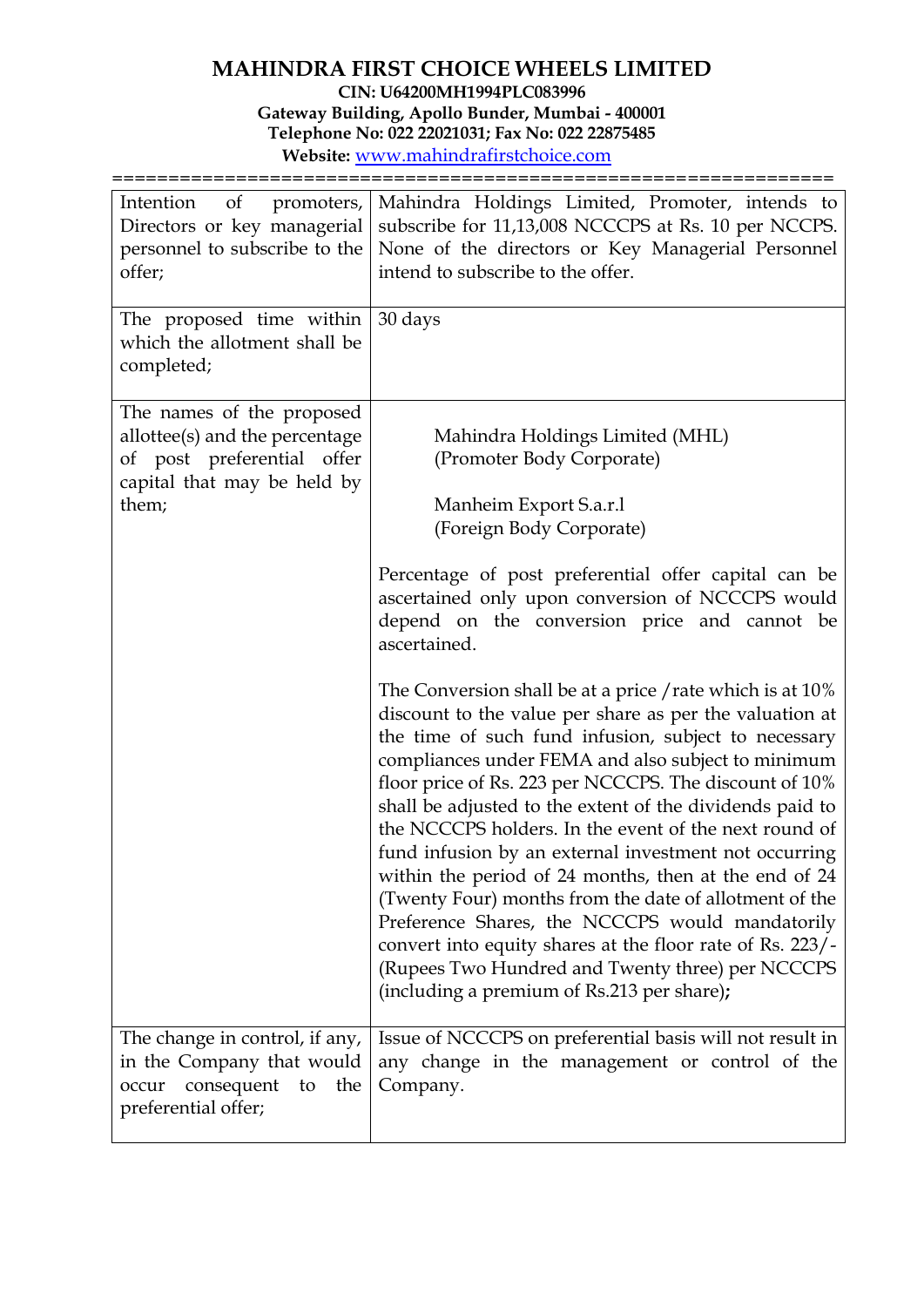| The number of persons to $ $ One.<br>whom allotment on   Mahindra Holdings Limited<br>the year, in terms of number<br>of securities as well as price;                  | preferential basis have   5,25,00,000 0.001% NCCCPS of Rs. 10/- each on the<br>already been made during   similar terms and conditions of this offer. |
|------------------------------------------------------------------------------------------------------------------------------------------------------------------------|-------------------------------------------------------------------------------------------------------------------------------------------------------|
| The justification for the $NA$<br>allotment proposed to be<br>made for consideration other<br>than cash together with<br>valuation report of the<br>registered valuer. |                                                                                                                                                       |

The pre issue and post issue shareholding pattern of the Company.

| Sr.<br>No.     | Category      | Pre-issue Equity Holding |            | Post-issue Equity Holding * |              |
|----------------|---------------|--------------------------|------------|-----------------------------|--------------|
|                |               | No. of                   | % of share | No. of Shares held          | % of share   |
|                |               | Shares held              | holding    |                             | holding      |
| $\mathbf{A}$   | Promoters'    |                          |            |                             |              |
|                | holding       |                          |            |                             |              |
| $\mathbf{1}$   | Indian:       |                          |            |                             |              |
|                | Individual    | $\mathbf{0}$             | $\bf{0}$   | $\mathbf{0}$                | $\mathbf{0}$ |
|                | <b>Bodies</b> | 4,02,31,037              | 48.80      | 4,02,31,037                 | 48.80        |
|                | Corporate     |                          |            |                             |              |
|                | Sub-total     | 4,02,31,037              | 48.80      | 4,02,31,037                 | 48.80        |
| $\overline{2}$ | Foreign       | $\left($                 | 0          |                             | $\theta$     |
|                | promoters     |                          |            |                             |              |
|                | Subtotal (A)  | 4,02,31,037              | 48.80      | 4,02,31,037                 | 48.80        |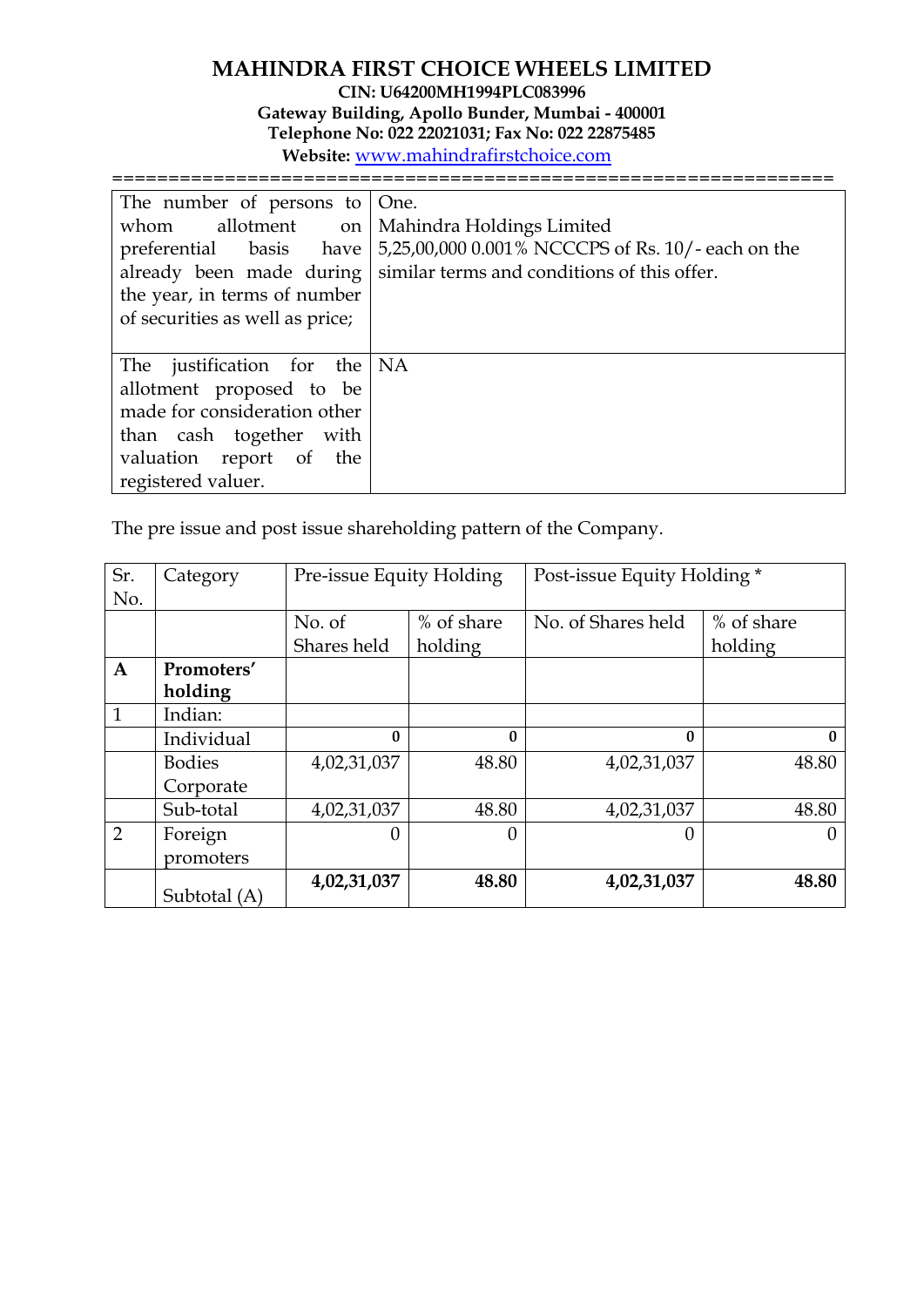| B              | Non-<br>promoters'<br>holding                                 |             |          |             |          |
|----------------|---------------------------------------------------------------|-------------|----------|-------------|----------|
| $\mathbf{1}$   | Institutional<br>investors                                    | $\Omega$    | $\theta$ | $\theta$    | $\theta$ |
| $\overline{2}$ | Non-<br>institutional<br>Investors:                           | $\theta$    | $\Omega$ | $\theta$    | $\theta$ |
| $\overline{3}$ | Private<br>corporate<br>bodies                                | 200,16,407  | 24.28    | 200,16,407  | 24.28    |
| $\overline{4}$ | Directors and<br>relatives                                    | 6,99,753    | 0.85     | 6,99,753    | 0.85     |
| 5              | <b>Indian Public</b>                                          | 32,39,405   | 3.93     | 32,39,405   | 3.93     |
| 6              | Others<br>[including<br>Non-<br>resident<br>Indians<br>(NRIs) | 1,82,53,569 | 22.14    | 1,82,53,569 | 22.14    |
|                | Sub-total (B)                                                 | 422,09,134  | 51.20    | 4,22,09,134 | 51.20    |
|                | <b>Grand Total</b>                                            | 8,24,40,171 | 100.00   | 8,24,40,171 | 100.00   |

\* Actual number of equity shares arising upon conversion of NCCCPS would depend on the conversion price and cannot be ascertained.

Members can seek a copy of the Valuation Report dated 18<sup>th</sup> November, 2021 obtained from Mr. Devarajan Krishnan, Partner, ICON VALUATION LLP, by writing an email to [VENKATASUBRAMANIAN.JANAKIRAMAN@mahindra.com.](mailto:VENKATASUBRAMANIAN.JANAKIRAMAN@mahindra.com)

The Board of Directors recommends the resolution No.1 set out in this Notice of the Extra Ordinary General Meeting to the members for their consideration and approval by way of a Special Resolution.